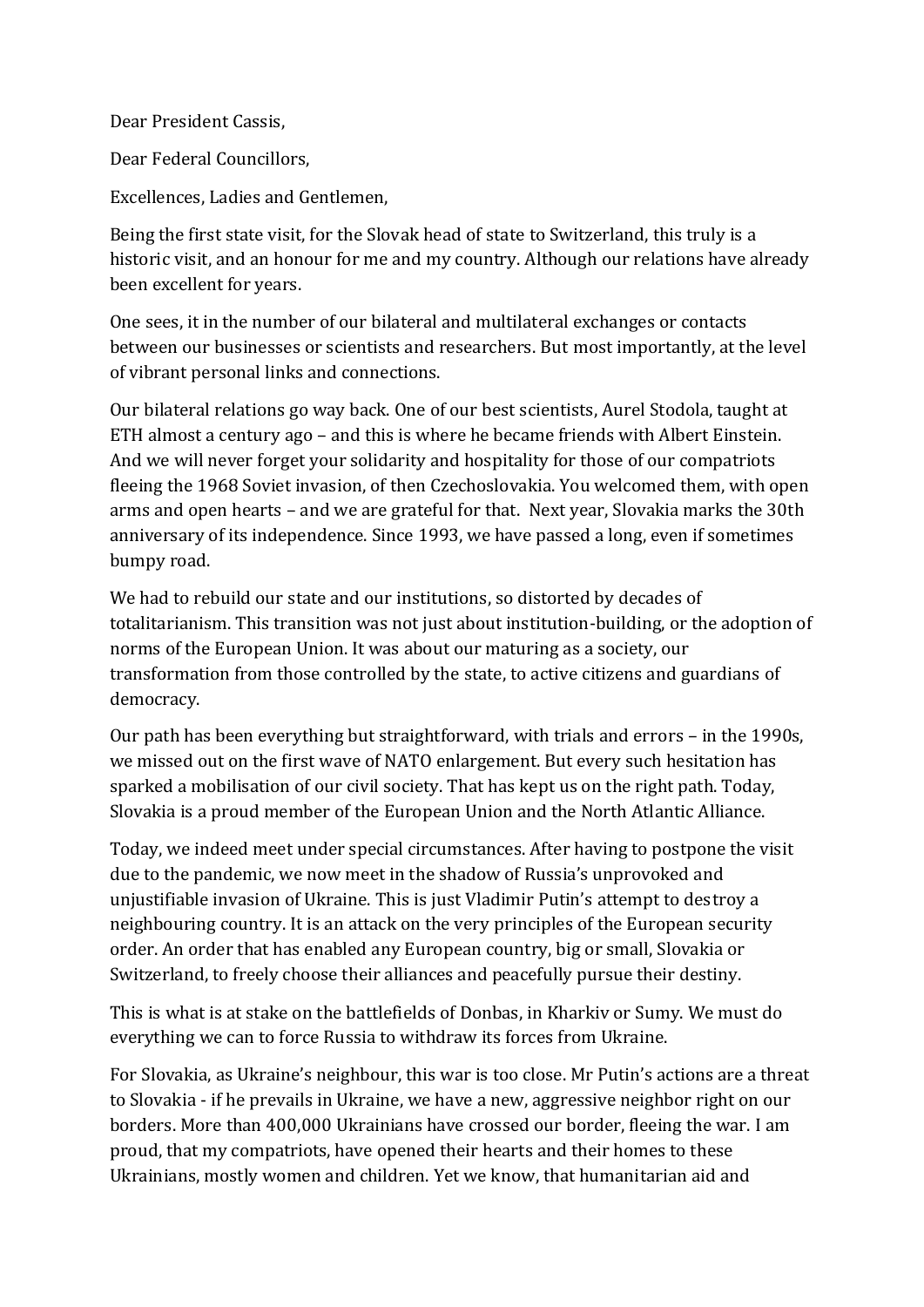refugee relief alone will not stop this war. Our military assistance to Ukraine is the largest in our history.

Just as the rest of the European Union, we have adopted sanctions on Russia, the strongest ever imposed on any developed economy. In this regard, I would like to appreciate Switzerland's historic decision to join these sanctions. It proves that neutrality doesn't mean indifference, as you President Cassis rightly said. And it also shows that the democratic world stands by Ukraine and international law.

Our countries may have chosen different modes of relations with the EU or NATO. But we share a similar approach – and not just on Ukraine. Both our countries are committed to addressing the climate crisis, one of the biggest challenges humankind is facing today. With 2050 as our goal for climate neutrality, we must speed up, the green transition of our economies, and our societies, because our planet is running out of time. And, let's admit it, we are running out of excuses, why not to act.

In Slovakia, we have decided to embrace the climate crisis as an opportunity and follow Switzerland's author Max Frisch's words: "a crisis is a productive state and we simply have to get-rid-of its aftertaste of catastrophe". Our two countries can be an inspiration to each other, when it comes to green transition. This is why I come to Switzerland with a delegation of Slovak scientists, entrepreneurs, and start-up leaders, keen to establish new partnerships.

Our countries are also equally committed to the values of liberal democracy and the rule of law. We know that for any democracy to survive, it must become a never-ending process of self-improvement, nurtured by active and involved citizens.

This couldn't be more important today, when our societies face not just external security risks, but also internal ones. Democratic tools are used by extremists, populists and autocrats to destroy democracy itself.

We see divisions, inequalities, or polarisation, often amplified by social media platforms and giving rise to the extremism. It is our shared task, the task of all Europeans, to restore balance on our continent. A balance between our democratic rights, and responsibility - because they must come hand in hand. Democracy needs to defend itself against abuses, because it might be abused to bring-about autocracy. This is our joint task - we must build unity based on our shared values, whilst preserving mutual respect and diversity of opinions.

Irrespective of what some say, liberal democracy can have many faces. It can accommodate social conservatives, liberals, or progressives. Europe and its diverse polities, are the best evidence of it – and Switzerland perfectly proves the point. Your unique way of governance, knowledge economy, as well as multilingualism and cultural diversity embodied by the phenomenon of 'Swissness' is a source of manifold inspiration.